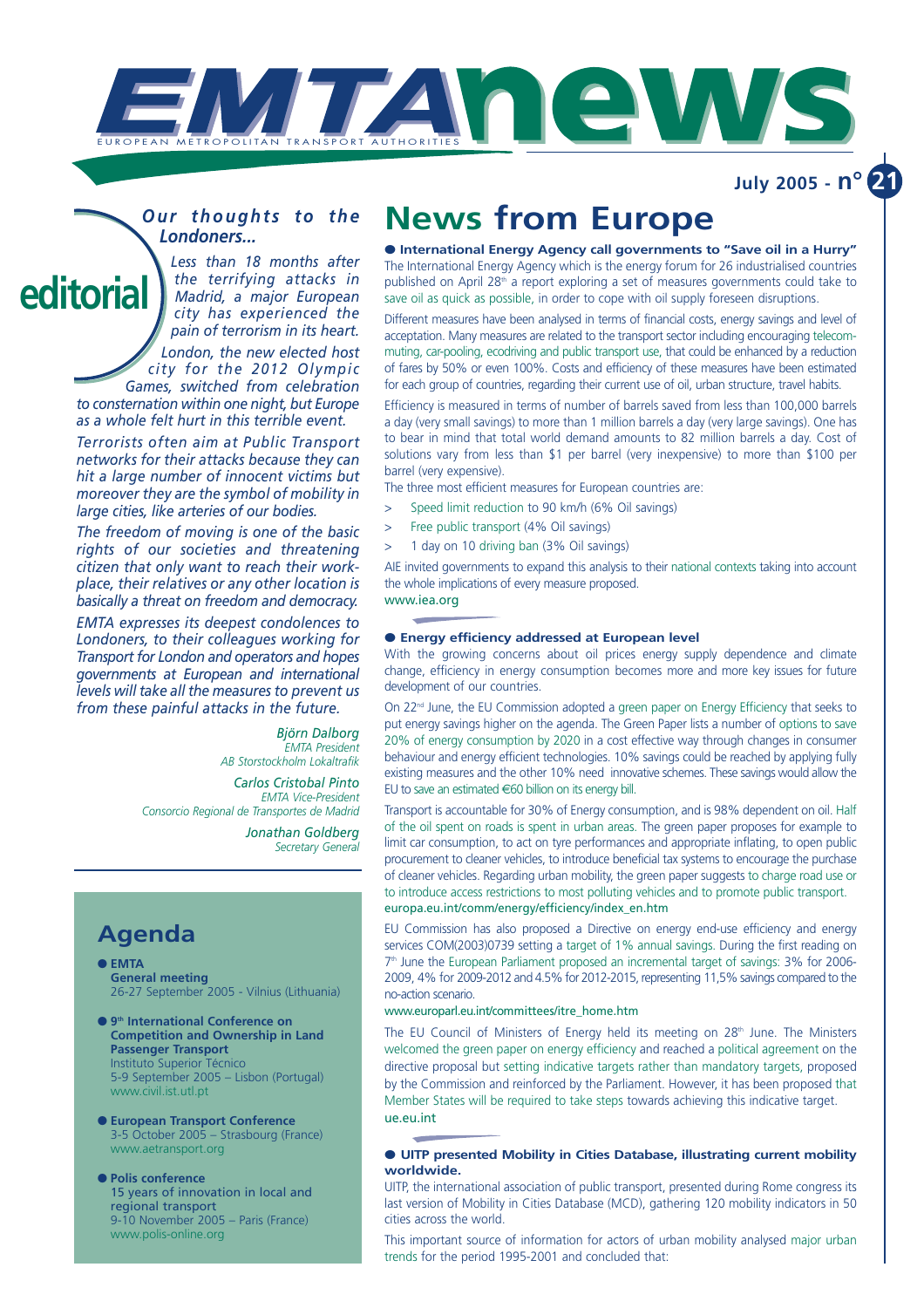- Car equipment have been significantly raising over this period (+11%)
- > In parallel, public transport networks have been extended
- > Urban sprawling has been increasing with a density of urban area falling by 6% in 6 years
- > During the period 1995-2001, we witnessed a stable modal share ofpublic transport in urban journeys, a growing modal share of private car and a decreasing modal share of walking and cycling.

Comparisons between cities allowed the identification of best practices in the field of policy measures able to help maintain and increase the modal share of public transport regarding parking policy, quality of service, commercial speed, coverage of service.

Socio-economic considerations, including cost of operations, energy consumption and external costs are useful to assess the total cost of public transport for the community.

Comparisons and analysis led to three recommendations to decision makers:

- > Control urban sprawling through adequate planning
- > Better balance the use of modes of transport through smart charging / use of space / infrastructures
- Support public transport through sustained investment and establishment of transport authorities with extended responsibilities.

The Database will be released in Autumn 2005. http://www.uitp.com/publications/mcd2/

● **UK Department for Transport launches debate on road charging** The Department for Transport published in May 2005 National Statistics of average Traffic speeds in English urban areas in 2004. This report shows that average speed on roads in large urban areas was 33 km/h during peak hours. However, almost 30% of this time was spent at a speed under 8 km/h (and 20% during off peak hours).

Average speed has decreased very little since 2000, but the part of time spent at very low speed increased in the peak periods.

In this context, the Secretary of State launched in June a debate on a national road charging aiming at reducing congestion.

Roads would be charged from 0.02€ per kilometre in less dense areas to 1.25€ per kilometre for the busiest roads, leading to an expected 40% reduction of congestion in urban areas with only 4% less cars using the roads. Road charging would replace current duties on petrol, leading to a situation where 50% of the traffic would pay less than current taxes on fuel and only a small proportion (0.5%) would pay the maximum charge.

Further research on technology has to be undertaken to ensure privacy, to allow otherdevelopments such as customised insurance fees directly related to the distance travelled, but State Secretary announced a decision in the next 2 years on a pilot running within 5 or 6 years. www.dft.gov.uk ● www.smf.co.uk

#### ● **Benchmarking initiative : end of year 2**

The Urban Transport Benchmarking Initiative is a EU funded project gathering a group of participants representing local and regional urban transport stakeholders from 35-40 cities. The objective is to undertake a comparative analysis across stakeholders by gathering a set of common performance indicators covering urban passenger and freight transport, exploring several thematic working groups on topics agreed by the participants, organising site visits for

the working groups through which to identify and study best practices and disseminating the results.

The project is managed by a consortium of three companies: Transport and Travel Research Ltd (TTR), The International Association of Public Transport (UITP) and the Regional Environmental Center for Central and Eastern Europe (REC).

The end of year 2 conference has been held in Brussels on  $29<sup>th</sup>$  June and presented the findings and best practices identified by the four working groups: cycling and walking, social behaviours, urban transport organisation and policy, demand management.

Reports will be available in August on the project website. Proposal for new themes has been prensented and the launch of year 3 is planned for next Autumn. Interested cities have still the opportunity to participate. www.transportbenchmarks.org

#### ● **PLUME final conference promotes integration of land use and transport planning**

Planning and Urban Mobility in Europe (PLUME) is a EU funded project that is part of Land Use and Transport Research cluster (LUTR). It aims at facilitating transfer of innovation in the field of planning and urban mobility from the research community to the end users. PLUME has been initiated in November 2002, organised two workshops in 2003 and 2004 and held its final conference in Cologne, Germany on 15<sup>th</sup> June 2005.

The conference stated the issues that national and regional governments were facing and provided examples of Bucharest, The Hague, Cologne, and best practices in the field of integration between land use and transport planning.

During the conference were also presented the national frameworks for sustainable development strategies. www.lutr.net

# **News from the cities**

#### ● **New service provision in Lisbon**

In order to better take into account mobility needs of citizens and to reverse the current trend (32% fall in patronage in 15 years), Carris, the State owned company operating Lisbon public transport networks, is significantly changing the structure of its surface network.

The new proposed network:

- > Will work in tandem with the rail networks, with a more circular and less radial concept on its routes;
- > Will function on the basis of segments, providing connections which are faster, more direct and more frequent:
- > Will provide services for the city boroughs which simplify transfer to different forms of public transport.

In order to achieve these goals, the network proposed by Carris will be split into three levels :

> a structural network, made up of buses and light railways on 18 routes, acting as a complement to the "heavy" service (railway and underground);

- > an intermediate network made up of 20 routes functioning as feeder for the structural network;
- a local service network (based on city boroughs) made up of 20 routes, operating on short stretches and ensuring one or more connections to the rail and underground network in a maximum time of 10 minutes.

The planned bus network will comprise 58 routes. More than 75% of Lisbon's population (435,300 inhabitants) will have a train or underground at less than 6 minutes' distance.

This new network will start off with 4 to 6 routes in each segment as a pilot scheme. The aim is to detect any problems and introduce improvements that can then be applied to the remaining lines that are part of the network restructure.

Providing the right service to the right person

will allow high speeds and frequencies for those who need to travel quickly and direct services for those who value them. This project announced in January should progressively enter in service by the end of the year 2006. www.carris.pt

● **Mobile phone services to be implemented in London Underground** Ken Livingstone, the Mayor of London announced in March a consultation aiming at exploring possibilities offered by new mobile technologies in order to improve passengers' journeys in the Underground. These services consist in audio or video broadcasting and wireless Internet. Many interested companies expressed their interest and have been asked to fill the consultation document by June 30<sup>th</sup>.

The trial should start in a station in 2006. The implementation could begin in 2007 for an availability of services in all stations of the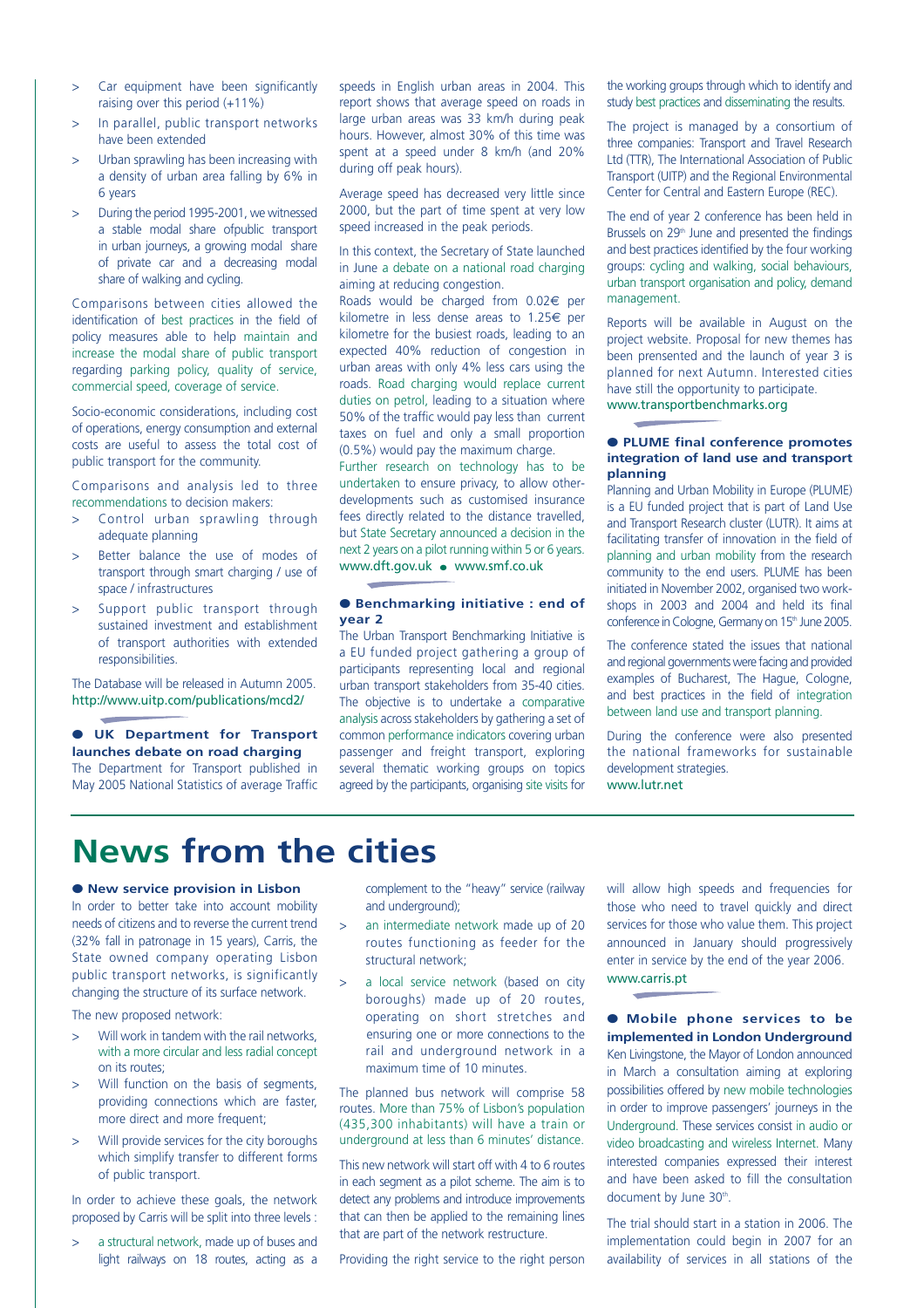network in 2008. Coverage of tunnels and moving trains will be addressed later.

All revenues from these services will be re-invested in the Underground network to fund further improvements www.tfl.gov.uk

#### ● **Successful partnership between public transport and car sharing in Hamburg**

Hamburger Verkehrsverbund, the local public transport authority, announced in June new developments of its successful partnership with Greenwheels, a car sharing company, initiated in 1998.

New prices for short term car rental based on an easily structured tariff-system are proposed to holders of public transport season passes, exempting them completely from any entry fee, deposit or monthly fixed rates. Service is available by phone and online 24 hours a day. The success of online booking system led to the closing of the rental office near to central station.

For a middle-class car, rental cost range from  $1 \in$ per hour +0.10€/km during nighttime to 3€ per hour +0.10€/km during daytime, allowing average savings of €200 per month compared to the cost of car ownership and use. At the moment 60 vehicles are available in 30 rental locations in Hamburg, additionally locations are in preparation.

To promote the cooperation, HVV uses its marketing channels, i.e. by placing advertisements on its railway stations or distributing mailings to households around the rental locations. Apart from that there are no costs for the Hamburger Verkehrsverbund arising from this partnership. www.hvv.de ● www.greenwheels.de

## **Analysis**

#### ● **Congestion charging in London: feed back from a two years old innovative experience**

Since February 17<sup>th</sup> 2003, car, van and lorry drivers have had to pay a charge when entering the central zone of London in peak hours. This scheme is part of the Mayor's Transport Strategy and is implemented by Transport for London (TfL), the Organising Authority. It has four main objectives:

- > Reducing congestion
- > Make radical improvements in bus services
- > Increase travel time reliability for car drivers
- > Make the distribution of goods and services more efficient

Since February 2003, several monitoring reports have been published by TfL. The third annual monitoring report has been published in April 2005 and provides facts and figures regarding the initial expectations, the immediate consequences just after introduction and the mid term consequences after more than two years of operation.

#### **Principles of the scheme:**

The congestion charge applies in a 22 square kilometre zone in central London, from 07:00 to 18:30, Monday to Friday. Drivers of all fourwheel vehicles except buses, taxis, emergency vehicles, certain clean fuel vehicles and vehicles driven by disabled people (holders of a Blue Badge) have to pay the congestion charge to enter and circulate into the zone.

The charge for one day used to be £5 (about €8) from the start and has been raised to £8 (about  $\in$ 12) in July 2005. There is a 15% discount for monthly/annual payments and for vehicle fleets and a 90% discount for residents of the congestion charging zone. It is important to underline that no charge applies to the Inner Ring Road, the boundary of the charging zone.

The charge is payable in advance through a wide range of distribution channels: retail shops, Internet, SMS, call centre and interactive voice response. Customers pay to enter their vehicle's registration number on TfL's database. The zone is monitored by CCTV. Every registration plate is recognised by an automatic system and is compared to the database of payments made. When a plate is not found in the list a Penalty Charge Notice is sent to the owner of the vehicle. The fine amounts to £100 (reduced to £50 for prompt payment within 14 days).

#### **Main impacts and new findings:**

Congestion charging has had immediate impacts on journey travel times, reliability, level of congestion and public transport patronage. The latest report has shown a confirmation and a reinforcement of some benefits. Some impacts, especially on businesses, have been difficult to assess separately from the general economic situation, but TfL believes that the overall impacts on business have been neutral.

#### **Impacts on congestion:**

The major objective of the scheme is to reduce congestion, measured in terms of excess delay to drive one kilometre, compared to the reference time during night-time. The decrease just after charging began is tremendous: congestion fell by 30%, which was in the top range expectation for the scheme. This decongestion occurred not only during charging time, but also in 'shoulder' periods, showing that few people are driving around the zone, awaiting the end of charging hours.

Further analysis showed that decongestion was largely due to lower waiting time at traffic lights, rather than to an average increase of vehicles' speed. Decongestion levels have remained the same in 2004, showing the sustainability of these benefits, although variability of congestion has been increasing. The Inner Ring Road, albeit outside the charging zone, also benefited from decongestion effects, due to specific traffic management measures. Radial roads leading to the charging zone also experienced a slight congestion decrease.

Global congestion, considered at a regional level, doesn't seem to be impacted by the congestion charging introduction.

#### **Impacts on traffic and environment:**

The number of vehicles entering the zone significantly decreased with the introduction of charging, with an average traffic reduction of 18% for four-wheel vehicles that has been maintained in 2004. This figure includes buses and taxis, whose traffic rose by respectively

23% and 17%. The number of private cars entering the zone in fact fell by 33% !

The impact on two wheelers is also significant. 12% more powered two-wheelers entered the zone every day in 2003 compared to 2002. In 2004, there seemed to be a reverse trend with 3% less motorbikes. Pedal cycles were 19% more numerous in 2003 compared to 2002, with an ongoing trend for 2004 (+8%).

Traffic patterns for driving within the zone are comparable to traffic patterns entering the zone. Impacts on the Inner Ring Road and radial roads are roughly the same as for congestion; TfL measured a slight traffic decrease.

Environmental impacts are related to traffic patterns provided that NOx, PM10 and  $CO<sub>2</sub>$ emissions are directly related to the number of vehicles kilometres. In the congestion charging zone, local pollutant emissions have fell by 16% since 2002. Part of these benefits (4 percentage points) are due to technological improvements but the main benefits are due to the charging scheme. Similarly,  $CO<sub>2</sub>$  emissions in the central zone felt by 20% and fuel consumption by 19%.

Despite these positive results, one should bear in mind that at a regional level, congestion charging seems to have no impact on air quality.

#### **Impacts on public transport use:**

In parallel with the reduction of car traffic, TfL has witnessed a tremendous increase of bus patronage that started in 2000, thanks to the Mayor's Transport Strategy, but that has been accelerated with the congestion charge.

During the first year, 37% more people were entering the zone by bus: half of this increase is explained by a background trend initiated in 2000, and the other part is directly due to congestion charging. Further analysis has been carried out showing that bus load was stable demonstrating that service provision was in accordance with the growing demand.

In 2004, this trend has been ongoing with 12% more passengers, that could have been attracted by additional improvements in scheduling and operating management of bus services.

**July 2005 - n° 21**